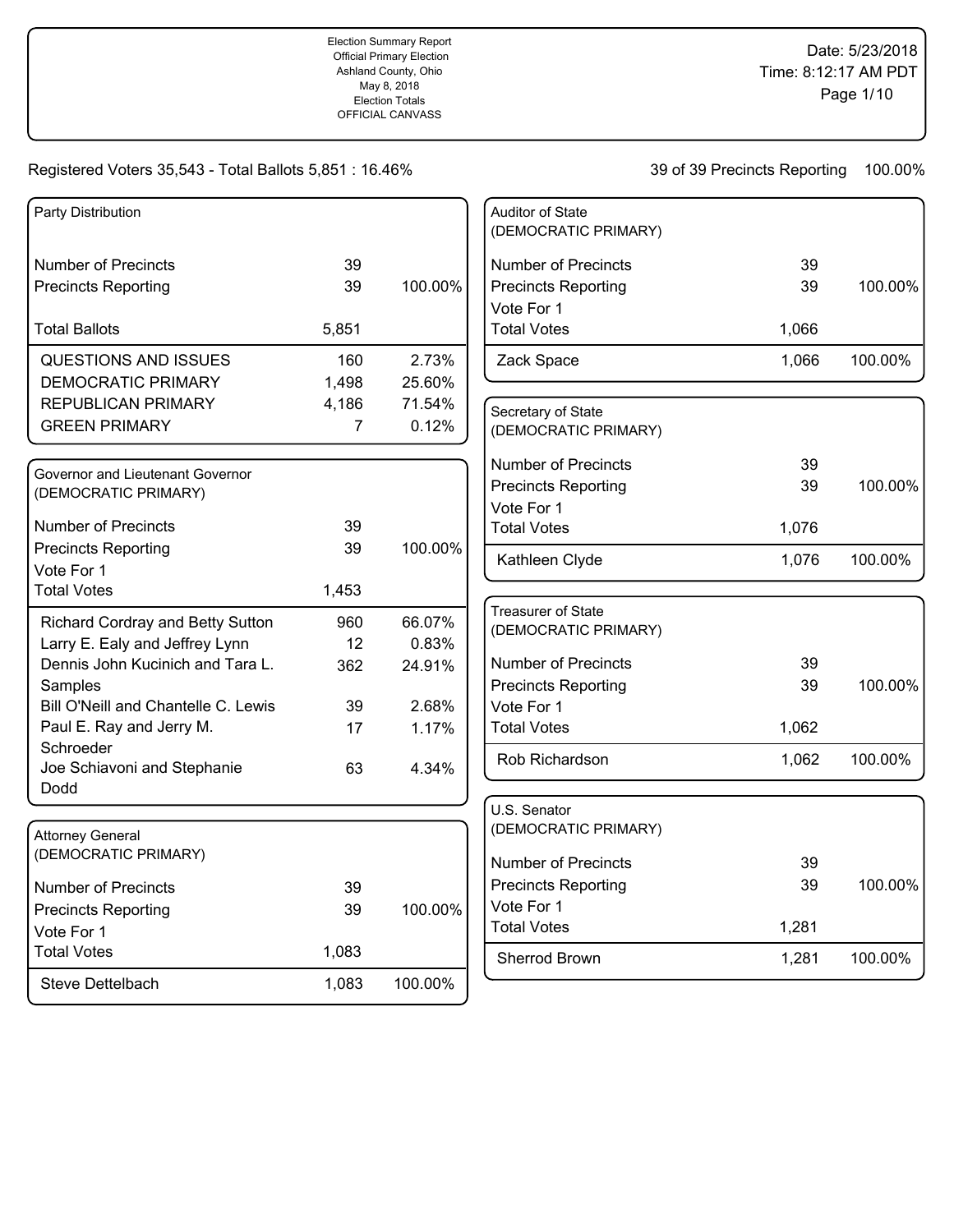| Representative to Congress<br>(7th District) |          |         | Judge of the Court of Appeals<br>(5th District) FTC 02-10-2019 |       |         |
|----------------------------------------------|----------|---------|----------------------------------------------------------------|-------|---------|
| (DEMOCRATIC PRIMARY)                         |          |         | (DEMOCRATIC PRIMARY)                                           |       |         |
| Number of Precincts                          | 39       |         | Number of Precincts                                            | 39    |         |
| <b>Precincts Reporting</b>                   | 39       | 100.00% | <b>Precincts Reporting</b>                                     | 39    | 100.00% |
| Vote For 1                                   |          |         | Vote For 1                                                     |       |         |
| <b>Total Votes</b>                           | 1,301    |         | <b>Total Votes</b>                                             | 1,048 |         |
| Ken Harbaugh                                 | 1,111    | 85.40%  | Scott Gwin                                                     | 1,048 | 100.00% |
| Patrick M. Pikus                             | 190      | 14.60%  |                                                                |       |         |
| Justice of the Supreme Court FTC 01-01-2019  |          |         | Judge of the Court of Appeals                                  |       |         |
| (DEMOCRATIC PRIMARY)                         |          |         | (5th District) FTC 02-11-2019                                  |       |         |
|                                              |          |         | (DEMOCRATIC PRIMARY)<br>Number of Precincts                    | 39    |         |
| <b>Number of Precincts</b>                   | 39<br>39 | 100.00% | <b>Precincts Reporting</b>                                     | 39    | 100.00% |
| <b>Precincts Reporting</b><br>Vote For 1     |          |         | Vote For 1                                                     |       |         |
| <b>Total Votes</b>                           | 1,089    |         | <b>Total Votes</b>                                             | 1,083 |         |
|                                              |          |         | Patricia A. Delaney                                            | 1,083 | 100.00% |
| Michael P. Donnelly                          | 1,089    | 100.00% |                                                                |       |         |
| Justice of the Supreme Court FTC 01-02-2019  |          |         |                                                                |       |         |
| (DEMOCRATIC PRIMARY)                         |          |         | Member of State Central Committee, Man<br>(22nd District)      |       |         |
|                                              |          |         | (DEMOCRATIC PRIMARY)                                           |       |         |
| <b>Number of Precincts</b>                   | 39       |         | Number of Precincts                                            | 39    |         |
| <b>Precincts Reporting</b>                   | 39       | 100.00% | <b>Precincts Reporting</b>                                     | 39    | 100.00% |
| Vote For 1<br><b>Total Votes</b>             | 1,077    |         | Vote For 1                                                     |       |         |
|                                              |          |         | <b>Total Votes</b>                                             | 1,054 |         |
| Melody J. Stewart                            | 1,077    | 100.00% | Nicholas J. Hanek                                              | 452   | 42.88%  |
|                                              |          |         | Phillip E. Scott                                               | 602   | 57.12%  |
| Judge of the Court of Appeals                |          |         |                                                                |       |         |
| (5th District) FTC 02-09-2019                |          |         | Member of State Central Committee, Woman                       |       |         |
| (DEMOCRATIC PRIMARY)<br>Number of Precincts  | 39       |         | (22nd District)                                                |       |         |
| <b>Precincts Reporting</b>                   | 39       | 100.00% | (DEMOCRATIC PRIMARY)                                           |       |         |
|                                              |          |         | Number of Precincts                                            | 39    |         |
| <b>Total Votes</b>                           | 0        |         | <b>Precincts Reporting</b><br>Vote For 1                       | 39    | 100.00% |
| No Valid Petition Filed                      |          |         | <b>Total Votes</b>                                             | 1,141 |         |
|                                              |          |         |                                                                |       |         |
|                                              |          |         | Paula D. Watson                                                | 1,141 | 100.00% |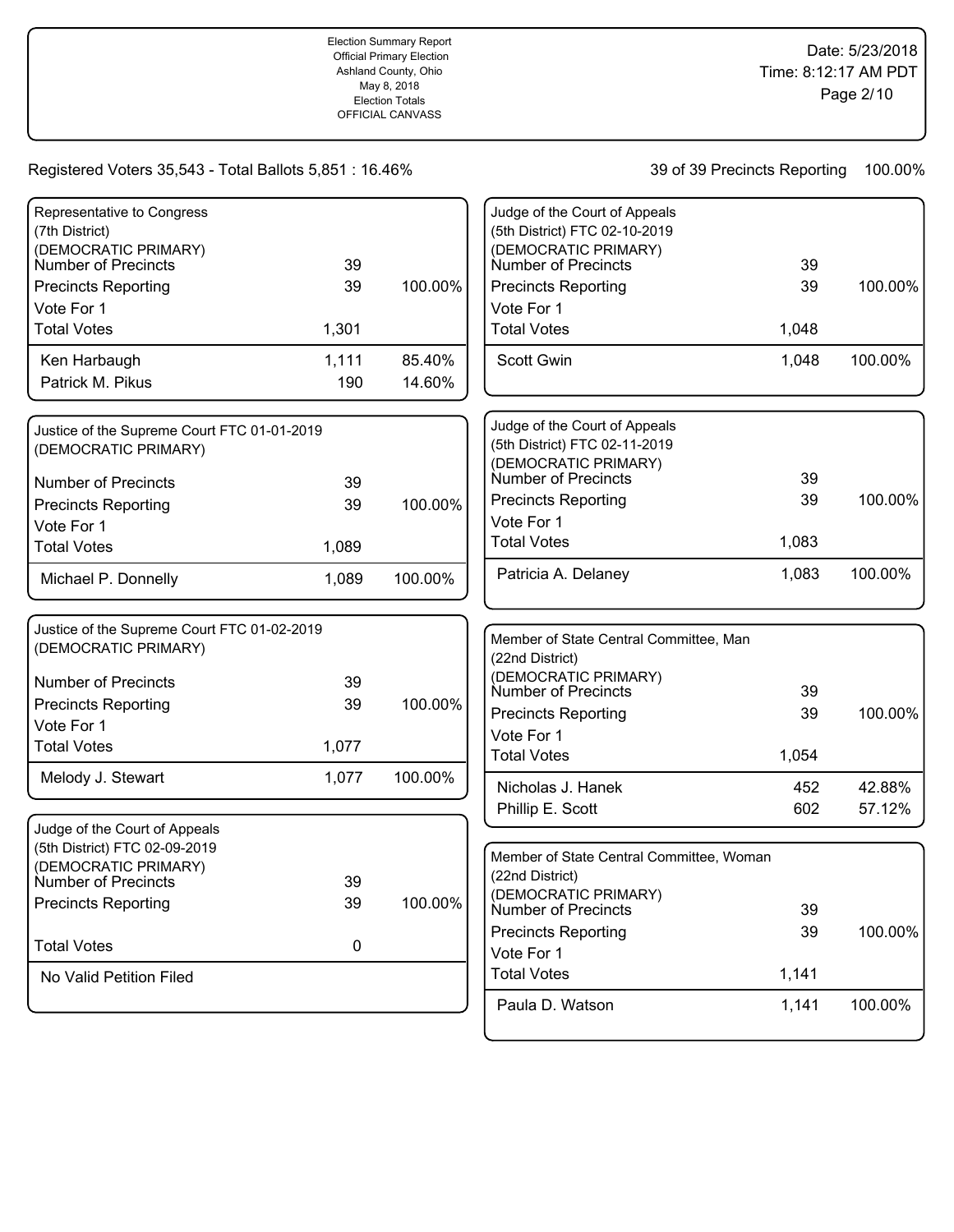| <b>State Representative</b>                                   |       |         | Member of County Central Committee 2C                         |                |         |
|---------------------------------------------------------------|-------|---------|---------------------------------------------------------------|----------------|---------|
| (70th District)                                               |       |         | (DEMOCRATIC PRIMARY)                                          |                |         |
| (DEMOCRATIC PRIMARY)<br>Number of Precincts                   | 39    |         | <b>Number of Precincts</b>                                    |                |         |
| <b>Precincts Reporting</b>                                    | 39    | 100.00% | <b>Precincts Reporting</b>                                    | 1              | 100.00% |
| Vote For 1                                                    |       |         | Vote For 1                                                    |                |         |
| <b>Total Votes</b>                                            | 1,099 |         | <b>Total Votes</b>                                            | 36             |         |
| Steve Johnson                                                 | 1,099 | 100.00% | Kelly D. Kubasek                                              | 36             | 100.00% |
| <b>County Commissioner</b>                                    |       |         | Member of County Central Committee 3A<br>(DEMOCRATIC PRIMARY) |                |         |
| (DEMOCRATIC PRIMARY)                                          |       |         |                                                               |                |         |
| <b>Number of Precincts</b>                                    | 39    |         | <b>Number of Precincts</b>                                    | 1.             |         |
| <b>Precincts Reporting</b>                                    | 39    | 100.00% | <b>Precincts Reporting</b><br>Vote For 1                      | 1              | 100.00% |
|                                                               |       |         | <b>Total Votes</b>                                            | 22             |         |
| <b>Total Votes</b>                                            | 0     |         |                                                               |                |         |
| No Valid Petition Filed                                       |       |         | Josiah L. Mason                                               | 22             | 100.00% |
|                                                               |       |         |                                                               |                |         |
| <b>County Auditor</b>                                         |       |         | Member of County Central Committee 3D<br>(DEMOCRATIC PRIMARY) |                |         |
| (DEMOCRATIC PRIMARY)                                          |       |         |                                                               |                |         |
|                                                               |       |         | <b>Number of Precincts</b>                                    | 1.             |         |
| <b>Number of Precincts</b>                                    | 39    |         | <b>Precincts Reporting</b>                                    | 1              | 100.00% |
| <b>Precincts Reporting</b>                                    | 39    | 100.00% | Vote For 1                                                    |                |         |
| <b>Total Votes</b>                                            | 0     |         | <b>Total Votes</b>                                            | 7              |         |
| No Valid Petition Filed                                       |       |         | Jeff Burnett                                                  | $\overline{7}$ | 100.00% |
|                                                               |       |         |                                                               |                |         |
| Member of County Central Committee 1B                         |       |         | Member of County Central Committee 4A<br>(DEMOCRATIC PRIMARY) |                |         |
| (DEMOCRATIC PRIMARY)                                          |       |         | <b>Number of Precincts</b>                                    |                |         |
| <b>Number of Precincts</b>                                    | 1     |         | <b>Precincts Reporting</b>                                    |                | 100.00% |
| <b>Precincts Reporting</b>                                    | 1     | 100.00% | Vote For 1                                                    |                |         |
| Vote For 1                                                    |       |         | <b>Total Votes</b>                                            | 23             |         |
| <b>Total Votes</b>                                            | 60    |         |                                                               | 23             |         |
| Paula D. Watson                                               | 60    | 100.00% | Saundra Briggs                                                |                | 100.00% |
|                                                               |       |         | Member of County Central Committee 4B                         |                |         |
| Member of County Central Committee 1C<br>(DEMOCRATIC PRIMARY) |       |         | (DEMOCRATIC PRIMARY)                                          |                |         |
| <b>Number of Precincts</b>                                    | 1     |         | <b>Number of Precincts</b>                                    | 1              |         |
| <b>Precincts Reporting</b>                                    | 1     | 100.00% | <b>Precincts Reporting</b>                                    | 1              | 100.00% |
| Vote For 1                                                    |       |         | Vote For 1                                                    |                |         |
| <b>Total Votes</b>                                            | 34    |         | <b>Total Votes</b>                                            | 18             |         |
| Laren Wienclaw                                                | 34    | 100.00% | Fred Confer                                                   | 18             | 100.00% |
|                                                               |       |         |                                                               |                |         |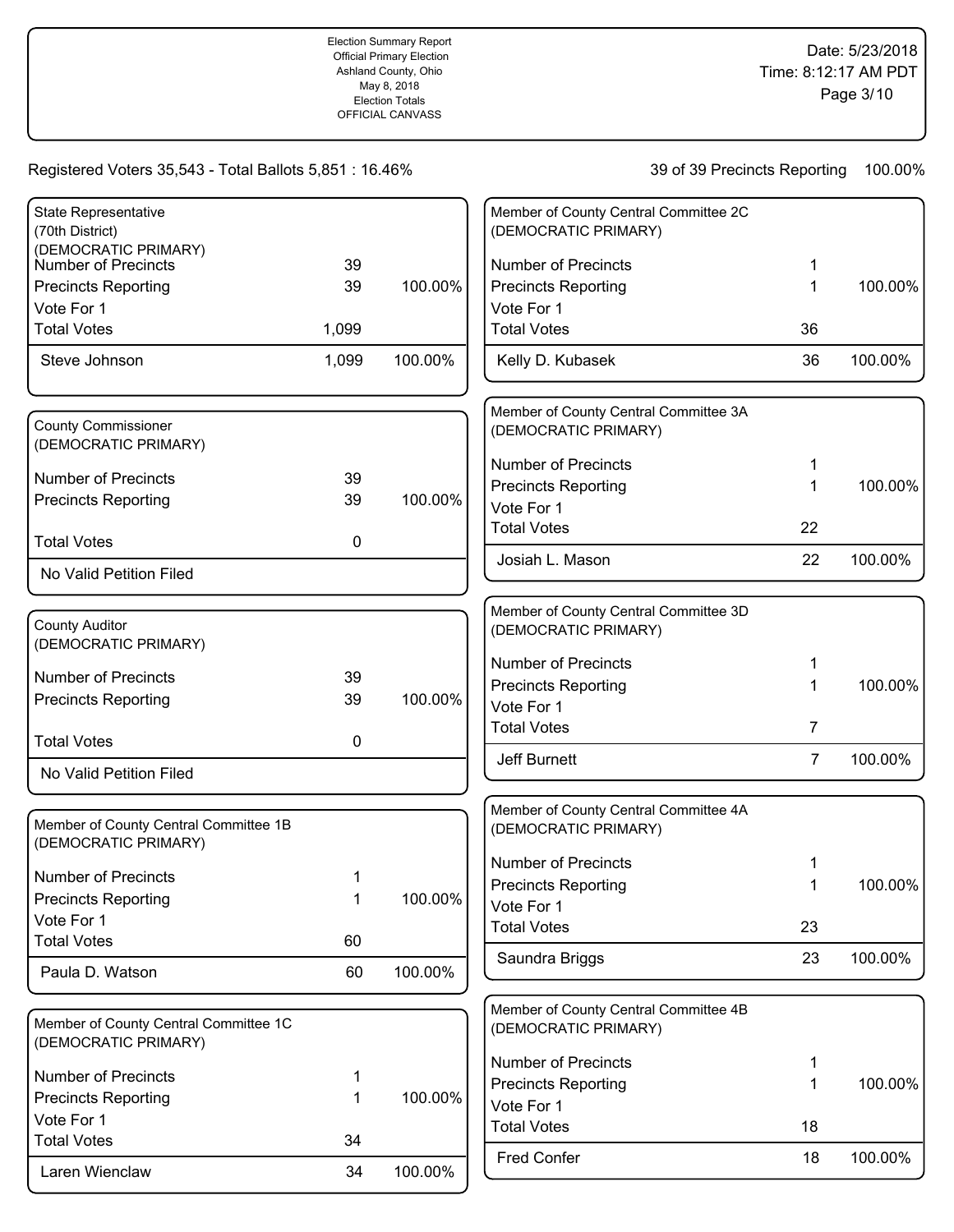| Member of County Central Committee 4C<br>(DEMOCRATIC PRIMARY)              |    |         | Member of County Central Committee Milton Twp 1<br>(DEMOCRATIC PRIMARY)     |    |         |
|----------------------------------------------------------------------------|----|---------|-----------------------------------------------------------------------------|----|---------|
| <b>Number of Precincts</b>                                                 |    |         | <b>Number of Precincts</b>                                                  |    |         |
| <b>Precincts Reporting</b>                                                 | 1  | 100.00% | <b>Precincts Reporting</b>                                                  |    | 100.00% |
| Vote For 1                                                                 |    |         | Vote For 1                                                                  |    |         |
| <b>Total Votes</b>                                                         | 32 |         | <b>Total Votes</b>                                                          | 33 |         |
| Sandra L. Bally                                                            | 32 | 100.00% | George Bringman                                                             | 33 | 100.00% |
| Member of County Central Committee Clear Creek Twp<br>(DEMOCRATIC PRIMARY) |    |         | Member of County Central Committee Montgomery Twp 1<br>(DEMOCRATIC PRIMARY) |    |         |
| <b>Number of Precincts</b>                                                 | 1  |         | <b>Number of Precincts</b>                                                  |    |         |
| <b>Precincts Reporting</b>                                                 | 1  | 100.00% | <b>Precincts Reporting</b>                                                  | 1  | 100.00% |
| Vote For 1                                                                 |    |         | Vote For 1                                                                  |    |         |
| <b>Total Votes</b>                                                         | 35 |         | <b>Total Votes</b>                                                          | 16 |         |
| Andrew J. Kinney                                                           | 35 | 100.00% | Shannon Johnson                                                             | 16 | 100.00% |
| Member of County Central Committee Loudonville 1<br>(DEMOCRATIC PRIMARY)   |    |         | Member of County Central Committee Orange Twp 2<br>(DEMOCRATIC PRIMARY)     |    |         |
| <b>Number of Precincts</b>                                                 | 1  |         | <b>Number of Precincts</b>                                                  |    |         |
| <b>Precincts Reporting</b>                                                 | 1  | 100.00% | <b>Precincts Reporting</b>                                                  |    | 100.00% |
| Vote For 1                                                                 |    |         | Vote For 1                                                                  |    |         |
| <b>Total Votes</b>                                                         | 52 |         | <b>Total Votes</b>                                                          | 11 |         |
| Jane Stoops                                                                | 52 | 100.00% | <b>Vicky Beugly</b>                                                         | 11 | 100.00% |
| Member of County Central Committee Jackson Twp 2<br>(DEMOCRATIC PRIMARY)   |    |         | Member of County Central Committee Ruggles Twp<br>(DEMOCRATIC PRIMARY)      |    |         |
| <b>Number of Precincts</b>                                                 | 1  |         | <b>Number of Precincts</b>                                                  |    |         |
| Precincts Reporting                                                        | 1  | 100.00% | <b>Precincts Reporting</b>                                                  | 1  | 100.00% |
| Vote For 1                                                                 |    |         | Vote For 1                                                                  |    |         |
| <b>Total Votes</b>                                                         | 34 |         | <b>Total Votes</b>                                                          | 16 |         |
| David Cody Holcomb                                                         | 34 | 100.00% | Doris Beninghof                                                             | 16 | 100.00% |
| Member of County Central Committee Mifflin Twp<br>(DEMOCRATIC PRIMARY)     |    |         | Member of County Central Committee Troy Twp<br>(DEMOCRATIC PRIMARY)         |    |         |
| <b>Number of Precincts</b>                                                 | 1  |         | <b>Number of Precincts</b>                                                  | 1  |         |
| <b>Precincts Reporting</b>                                                 | 1  | 100.00% | <b>Precincts Reporting</b>                                                  | 1  | 100.00% |
| Vote For 1                                                                 |    |         | Vote For 1                                                                  |    |         |
| <b>Total Votes</b>                                                         | 20 |         | <b>Total Votes</b>                                                          | 38 |         |
| Karon Summer                                                               | 20 | 100.00% | Dorothy L. Balkin                                                           | 38 | 100.00% |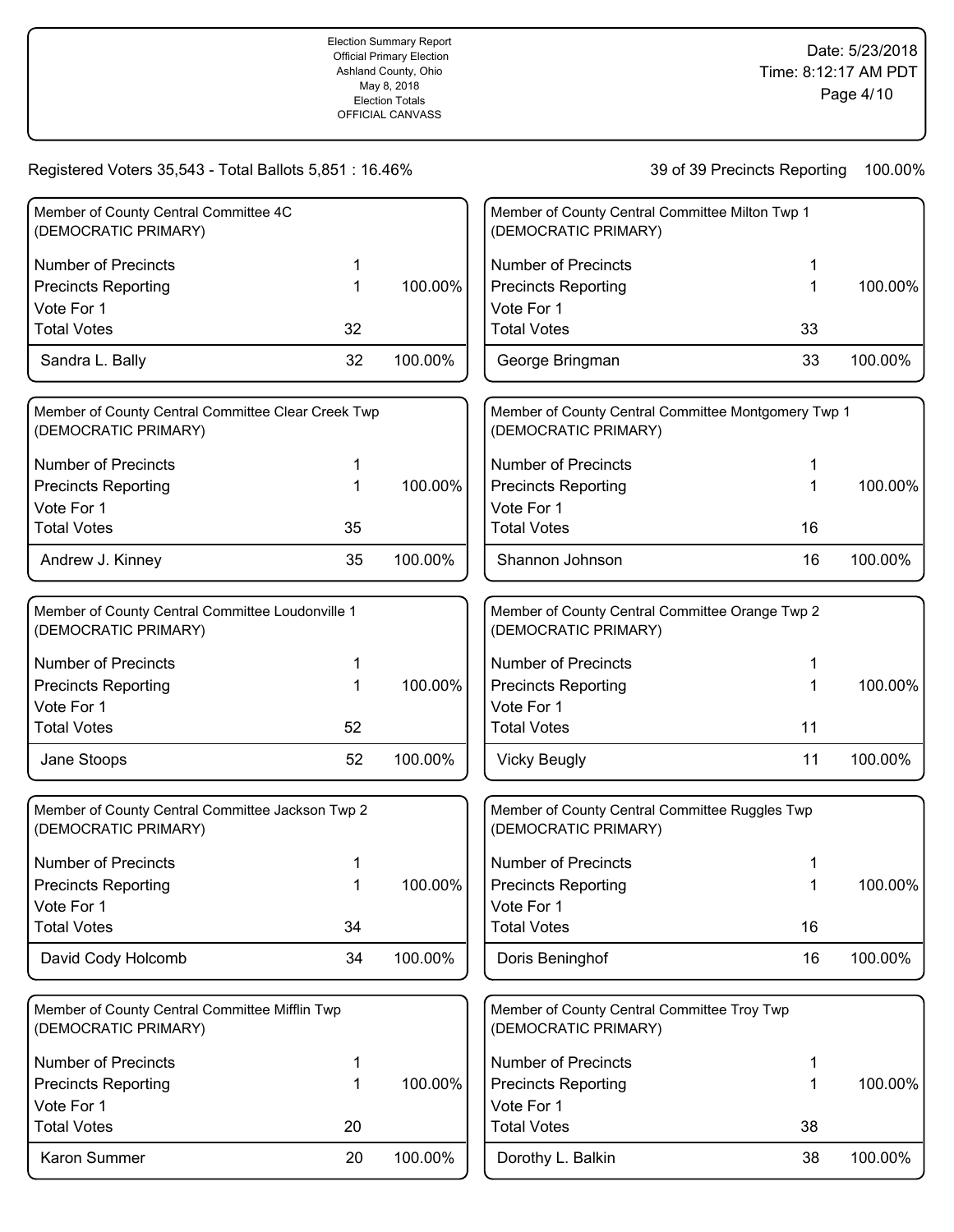| Member of County Central Committee Vermillion Twp 1<br>(DEMOCRATIC PRIMARY) |    |         | Secr<br>(REF |
|-----------------------------------------------------------------------------|----|---------|--------------|
| <b>Number of Precincts</b>                                                  |    |         | Nun          |
| <b>Precincts Reporting</b>                                                  |    | 100.00% | Pred         |
| Vote For 1                                                                  |    |         | Vote         |
| <b>Total Votes</b>                                                          | 28 |         | Tota         |
| Roberta Skok                                                                | 28 | 100.00% | Fra          |
|                                                                             |    |         |              |

| Governor and Lieutenant Governor<br>(REPUBLICAN PRIMARY) |       |         |
|----------------------------------------------------------|-------|---------|
| Number of Precincts                                      | 39    |         |
| <b>Precincts Reporting</b>                               | 39    | 100.00% |
| Vote For 1                                               |       |         |
| <b>Total Votes</b>                                       | 4,080 |         |
| Mike DeWine and Jon Husted                               | 2,340 | 57.35%  |
| Mary Taylor and Nathan D. Estruth                        | 1,740 | 42.65%  |

| <b>Attorney General</b><br>(REPUBLICAN PRIMARY) |       |         |
|-------------------------------------------------|-------|---------|
| Number of Precincts                             | 39    |         |
| <b>Precincts Reporting</b>                      | 39    | 100.00% |
| Vote For 1                                      |       |         |
| <b>Total Votes</b>                              | 3,295 |         |
| Dave Yost                                       | 3,295 | 100.00% |

| <b>Auditor of State</b><br>(REPUBLICAN PRIMARY) |       |         |
|-------------------------------------------------|-------|---------|
| l Number of Precincts                           | 39    |         |
| <b>Precincts Reporting</b>                      | 39    | 100.00% |
| Vote For 1                                      |       |         |
| <b>Total Votes</b>                              | 3,155 |         |
| Keith Faber                                     | 3,155 | 100.00% |

| Secretary of State<br>(REPUBLICAN PRIMARY)        |       |         |
|---------------------------------------------------|-------|---------|
| Number of Precincts                               | 39    |         |
| <b>Precincts Reporting</b>                        | 39    | 100.00% |
| Vote For 1                                        |       |         |
| <b>Total Votes</b>                                | 3,133 |         |
| <b>Frank LaRose</b>                               | 3,133 | 100.00% |
| <b>Treasurer of State</b><br>(REPUBLICAN PRIMARY) |       |         |

| (REPUDLIUAN PRIMART)       |       |         |
|----------------------------|-------|---------|
| Number of Precincts        | 39    |         |
| <b>Precincts Reporting</b> | 39    | 100.00% |
| Vote For 1                 |       |         |
| Total Votes                | 3,509 |         |
| Sandra O'Brien             | 1.464 | 41.72%  |
| Robert Sprague             | 2,045 | 58.28%  |

| U.S. Senator<br>(REPUBLICAN PRIMARY) |       |          |
|--------------------------------------|-------|----------|
| Number of Precincts                  | 39    |          |
| <b>Precincts Reporting</b>           | 39    | 100.00%  |
| Vote For 1                           |       |          |
| <b>Total Votes</b>                   | 3,948 |          |
| Melissa Ackison                      | 391   | $9.90\%$ |
| Don Elijah Eckhart                   | 98    | 2.48%    |
| Mike Gibbons                         | 1,276 | 32.32%   |
| Dan Kiley                            | 83    | 2.10%    |
| Jim Renacci                          | 2,100 | 53.19%   |
| Timothy A. Pinion (W)                | O     | 0%       |
| Write-in                             | O     | $0\%$    |
|                                      |       |          |

| Representative to Congress<br>(7th District)       |       |         |
|----------------------------------------------------|-------|---------|
| (REPUBLICAN PRIMARY)<br><b>Number of Precincts</b> | 39    |         |
| <b>Precincts Reporting</b>                         | 39    | 100.00% |
| Vote For 1                                         |       |         |
| <b>Total Votes</b>                                 | 3,920 |         |
| <b>Bob Gibbs</b>                                   | 3,223 | 82.22%  |
| Patrick J. Quinn                                   | 334   | 8.52%   |
| <b>Terry Robertson</b>                             | 363   | 9.26%   |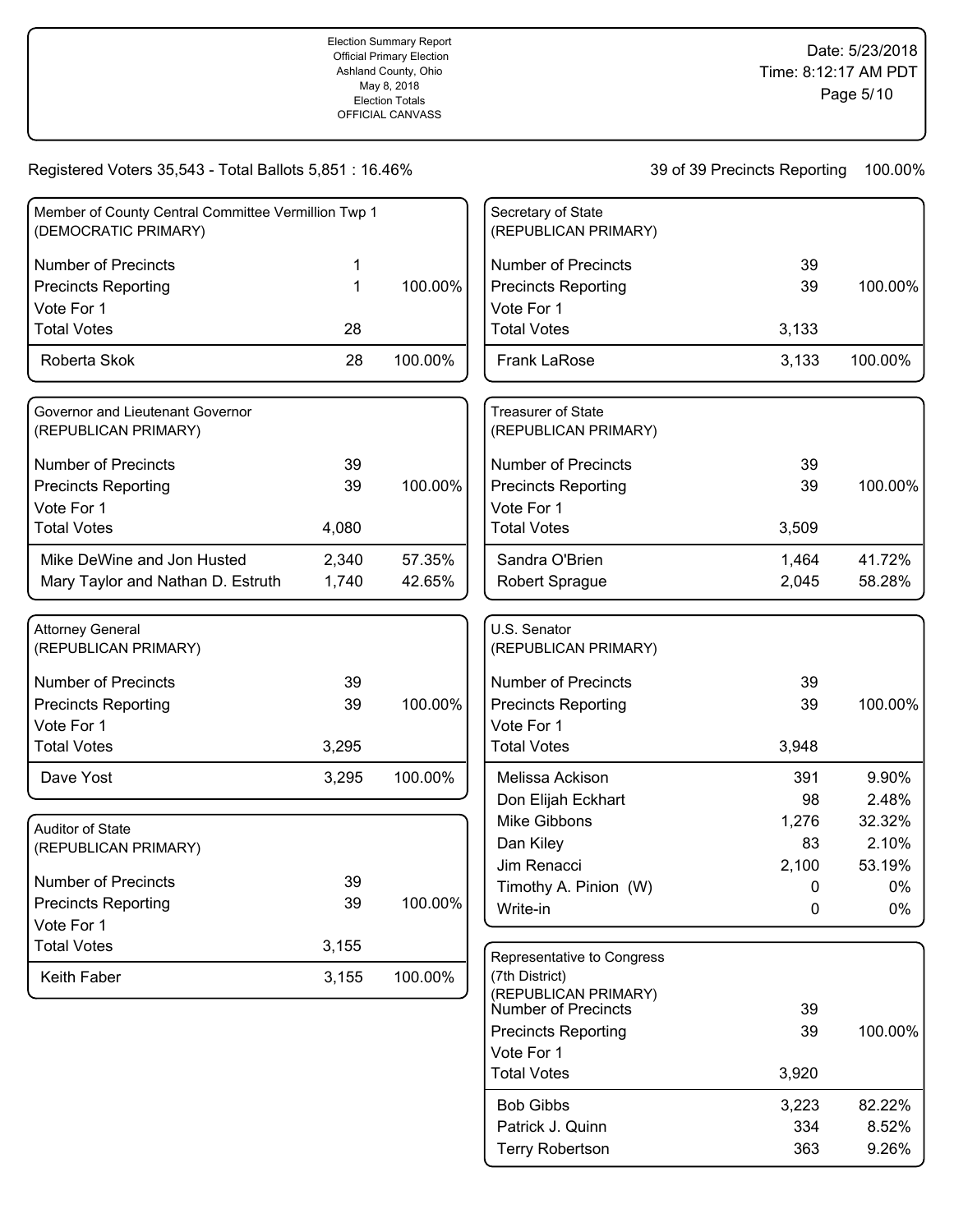| Justice of the Supreme Court FTC 01-01-2019 |           |         | Judge of the Court of Appeals               |       |         |
|---------------------------------------------|-----------|---------|---------------------------------------------|-------|---------|
| (REPUBLICAN PRIMARY)                        |           |         | (5th District) FTC 02-11-2019               |       |         |
| <b>Number of Precincts</b>                  | 39        |         | (REPUBLICAN PRIMARY)<br>Number of Precincts | 39    |         |
| <b>Precincts Reporting</b>                  | 39        | 100.00% | <b>Precincts Reporting</b>                  | 39    | 100.00% |
| Vote For 1                                  |           |         | Vote For 1                                  |       |         |
| <b>Total Votes</b>                          | 3,067     |         | <b>Total Votes</b>                          | 2,896 |         |
| Craig Baldwin                               | 3,067     | 100.00% | <b>Andrew King</b>                          | 2,896 | 100.00% |
| Justice of the Supreme Court FTC 01-02-2019 |           |         |                                             |       |         |
| (REPUBLICAN PRIMARY)                        |           |         | Member of State Central Committee, Man      |       |         |
|                                             |           |         | (22nd District)                             |       |         |
| <b>Number of Precincts</b>                  | 39        |         | (REPUBLICAN PRIMARY)<br>Number of Precincts | 39    |         |
| <b>Precincts Reporting</b>                  | 39        | 100.00% | <b>Precincts Reporting</b>                  | 39    | 100.00% |
| Vote For 1                                  |           |         | Vote For 1                                  |       |         |
| <b>Total Votes</b>                          | 2,978     |         | <b>Total Votes</b>                          | 3,022 |         |
| Mary DeGenaro                               | 2,978     | 100.00% | William G. Batchelder                       | 3,022 | 100.00% |
| Judge of the Court of Appeals               |           |         |                                             |       |         |
| (5th District) FTC 02-09-2019               |           |         |                                             |       |         |
| (REPUBLICAN PRIMARY)                        |           |         | Member of State Central Committee, Woman    |       |         |
| Number of Precincts                         | 39        |         | (22nd District)<br>(REPUBLICAN PRIMARY)     |       |         |
| <b>Precincts Reporting</b>                  | 39        | 100.00% | Number of Precincts                         | 39    |         |
| Vote For 1                                  |           |         | <b>Precincts Reporting</b>                  | 39    | 100.00% |
| <b>Total Votes</b>                          | 3,072     |         | Vote For 1                                  |       |         |
| John W. Wise                                | 3,072     | 100.00% | <b>Total Votes</b>                          | 2,934 |         |
|                                             |           |         | Sharon A. Ray                               | 2,934 | 100.00% |
| Judge of the Court of Appeals               |           |         |                                             |       |         |
| (5th District) FTC 02-10-2019               |           |         | State Representative                        |       |         |
| (REPUBLICAN PRIMARY)                        |           |         | (70th District)                             |       |         |
| <b>Number of Precincts</b>                  | 39        | 100.00% | (REPUBLICAN PRIMARY)                        |       |         |
| <b>Precincts Reporting</b>                  | 39        |         | Number of Precincts                         | 39    |         |
| <b>Total Votes</b>                          | $\pmb{0}$ |         | <b>Precincts Reporting</b>                  | 39    | 100.00% |
|                                             |           |         | Vote For 1                                  |       |         |
| No Valid Petition Filed                     |           |         | <b>Total Votes</b>                          | 3,128 |         |
|                                             |           |         | Darrell D. Kick                             | 3,128 | 100.00% |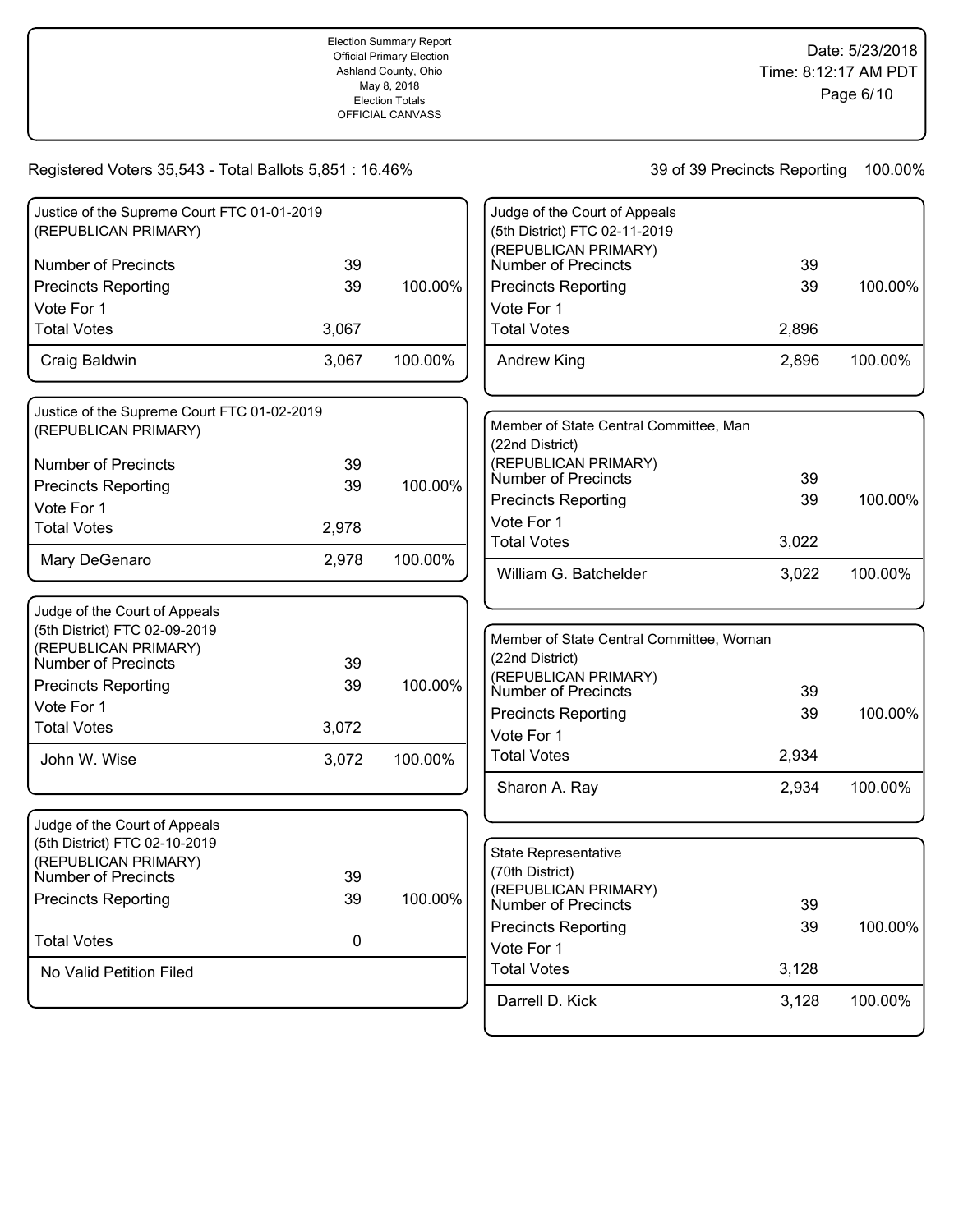| <b>County Commissioner</b>                                    |       |         | Member of County Central Committee 2A                         |     |         |
|---------------------------------------------------------------|-------|---------|---------------------------------------------------------------|-----|---------|
| (REPUBLICAN PRIMARY)                                          |       |         | (REPUBLICAN PRIMARY)                                          |     |         |
| <b>Number of Precincts</b>                                    | 39    |         | <b>Number of Precincts</b>                                    |     |         |
| <b>Precincts Reporting</b>                                    | 39    | 100.00% | <b>Precincts Reporting</b>                                    | 1   | 100.00% |
| Vote For 1                                                    |       |         | Vote For 1                                                    |     |         |
| <b>Total Votes</b>                                            | 3,168 |         | <b>Total Votes</b>                                            | 76  |         |
| Denny D. Bittle                                               | 3,168 | 100.00% | <b>Annette Shaw</b>                                           | 76  | 100.00% |
| <b>County Auditor</b><br>(REPUBLICAN PRIMARY)                 |       |         | Member of County Central Committee 2B<br>(REPUBLICAN PRIMARY) |     |         |
| <b>Number of Precincts</b>                                    | 39    |         | <b>Number of Precincts</b>                                    | 1   |         |
| <b>Precincts Reporting</b>                                    | 39    | 100.00% | <b>Precincts Reporting</b>                                    | 1   | 100.00% |
| Vote For 1                                                    |       |         | Vote For 1                                                    |     |         |
| <b>Total Votes</b>                                            | 3,345 |         | <b>Total Votes</b>                                            | 64  |         |
| Cindy Funk                                                    | 3,345 | 100.00% | Robert DeSanto                                                | 64  | 100.00% |
| Member of County Central Committee 1A<br>(REPUBLICAN PRIMARY) |       |         | Member of County Central Committee 3A<br>(REPUBLICAN PRIMARY) |     |         |
| <b>Number of Precincts</b>                                    |       |         | <b>Number of Precincts</b>                                    |     |         |
| <b>Precincts Reporting</b>                                    | 1     | 100.00% | <b>Precincts Reporting</b>                                    |     | 100.00% |
| Vote For 1                                                    |       |         | Vote For 1                                                    |     |         |
| <b>Total Votes</b>                                            | 144   |         | <b>Total Votes</b>                                            | 49  |         |
| Jane Roland                                                   | 144   | 100.00% | Ruth G. Detrow                                                | 49  | 100.00% |
| Member of County Central Committee 1C<br>(REPUBLICAN PRIMARY) |       |         | Member of County Central Committee 3C<br>(REPUBLICAN PRIMARY) |     |         |
| <b>Number of Precincts</b>                                    |       |         | <b>Number of Precincts</b>                                    |     |         |
| <b>Precincts Reporting</b>                                    | 1     | 100.00% | <b>Precincts Reporting</b>                                    |     | 100.00% |
| Vote For 1                                                    |       |         | Vote For 1                                                    |     |         |
| <b>Total Votes</b>                                            | 154   |         | <b>Total Votes</b>                                            | 137 |         |
| Pamela M. Mowry                                               | 154   | 100.00% | Andrew N. Bush                                                | 137 | 100.00% |
| Member of County Central Committee 1D<br>(REPUBLICAN PRIMARY) |       |         | Member of County Central Committee 4B<br>(REPUBLICAN PRIMARY) |     |         |
| <b>Number of Precincts</b>                                    | 1     |         | <b>Number of Precincts</b>                                    | 1   |         |
| <b>Precincts Reporting</b>                                    | 1     | 100.00% | <b>Precincts Reporting</b>                                    | 1   | 100.00% |
| Vote For 1                                                    |       |         | Vote For 1                                                    |     |         |
| <b>Total Votes</b>                                            | 23    |         | <b>Total Votes</b>                                            | 32  |         |
| Glen P. Stewart                                               | 23    | 100.00% | Christopher R. Tunnell                                        | 32  | 100.00% |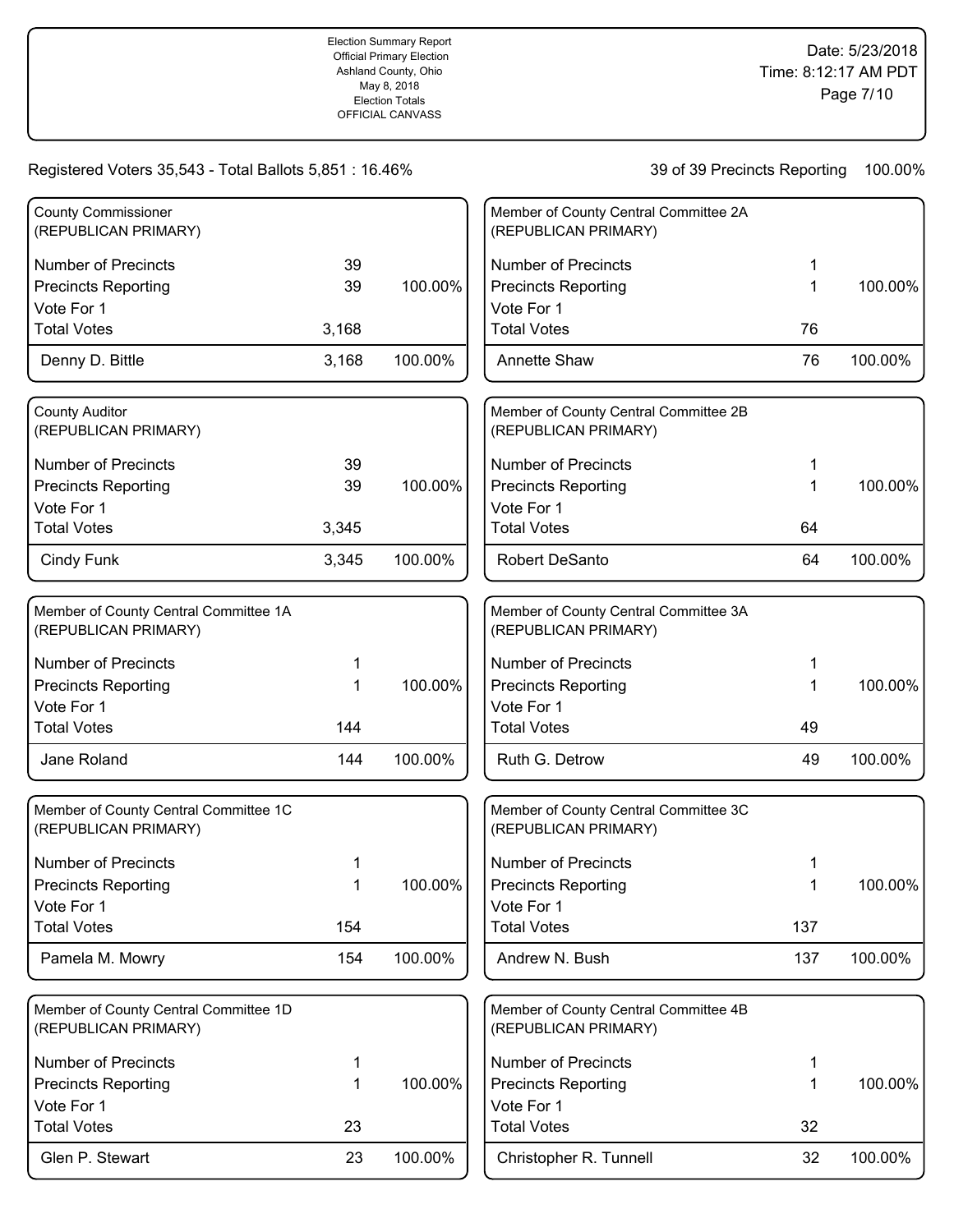| Member of County Central Committee 4C<br>(REPUBLICAN PRIMARY)            |     |         | Member of County Central Committee Loudonville 2<br>(REPUBLICAN PRIMARY) |     |         |
|--------------------------------------------------------------------------|-----|---------|--------------------------------------------------------------------------|-----|---------|
|                                                                          |     |         |                                                                          |     |         |
| <b>Number of Precincts</b>                                               | 1   |         | <b>Number of Precincts</b>                                               | 1   |         |
| <b>Precincts Reporting</b>                                               | 1   | 100.00% | <b>Precincts Reporting</b>                                               | 1   | 100.00% |
| Vote For 1                                                               |     |         | Vote For 1                                                               |     |         |
| <b>Total Votes</b>                                                       | 62  |         | <b>Total Votes</b>                                                       | 27  |         |
| Allen W. Farnam                                                          | 62  | 100.00% | James D. Coey                                                            | 27  | 100.00% |
| Member of County Central Committee Loudonville 1<br>(REPUBLICAN PRIMARY) |     |         | Member of County Central Committee Jackson Twp 1<br>(REPUBLICAN PRIMARY) |     |         |
| <b>Number of Precincts</b>                                               | 1   |         | <b>Number of Precincts</b>                                               | 1   |         |
| <b>Precincts Reporting</b>                                               | 1   | 100.00% | <b>Precincts Reporting</b>                                               | 1   | 100.00% |
| Vote For 1                                                               |     |         | Vote For 1                                                               |     |         |
| <b>Total Votes</b>                                                       | 111 |         | <b>Total Votes</b>                                                       | 82  |         |
| Anne Abraham Kuttothara                                                  | 111 | 100.00% | Michael Eugene Welch                                                     | 82  | 100.00% |
| Member of County Central Committee Green Twp 1<br>(REPUBLICAN PRIMARY)   |     |         | Member of County Central Committee Jackson Twp 2<br>(REPUBLICAN PRIMARY) |     |         |
| <b>Number of Precincts</b>                                               |     |         | <b>Number of Precincts</b>                                               | 1   |         |
| <b>Precincts Reporting</b>                                               | 1   | 100.00% | <b>Precincts Reporting</b>                                               | 1   | 100.00% |
| Vote For 1                                                               |     |         | Vote For 1                                                               |     |         |
| <b>Total Votes</b>                                                       | 7   |         | <b>Total Votes</b>                                                       | 108 |         |
| David M. Hunter (W)                                                      | 7   | 100.00% | Kay E. Wright                                                            | 108 | 100.00% |
| Write-in                                                                 | 0   | $0\%$   |                                                                          |     |         |
|                                                                          |     |         | Member of County Central Committee Lake Twp                              |     |         |
| Member of County Central Committee Green Twp 2<br>(REPUBLICAN PRIMARY)   |     |         | (REPUBLICAN PRIMARY)                                                     |     |         |
|                                                                          |     |         | <b>Number of Precincts</b>                                               |     |         |
| <b>Number of Precincts</b>                                               |     |         | <b>Precincts Reporting</b>                                               |     | 100.00% |
| <b>Precincts Reporting</b>                                               | 1   | 100.00% | Vote For 1                                                               |     |         |
| Vote For 1<br><b>Total Votes</b>                                         | 130 |         | <b>Total Votes</b>                                                       | 55  |         |
|                                                                          |     |         | Judith K. McFarlin                                                       | 55  | 100.00% |
| Marilyn Byers                                                            | 130 | 100.00% |                                                                          |     |         |
|                                                                          |     |         | Member of County Central Committee Milton Twp 1                          |     |         |

| (REPUBLICAN PRIMARY)       |     |         |
|----------------------------|-----|---------|
| Number of Precincts        |     |         |
| <b>Precincts Reporting</b> |     | 100.00% |
| Vote For 1                 |     |         |
| <b>Total Votes</b>         | 135 |         |
| Edward J. Meixner          | 135 | 100.00% |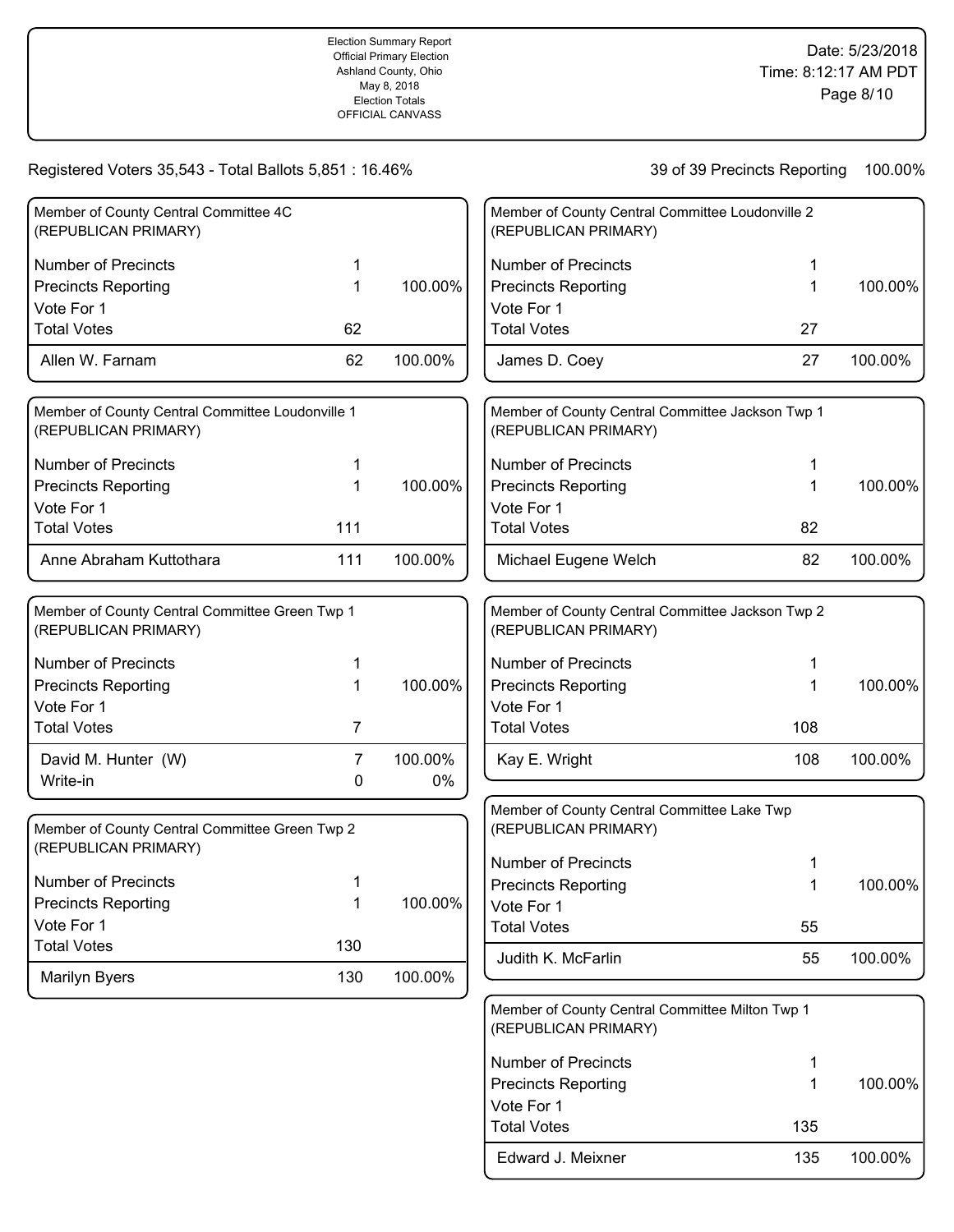Stanley Eugene Kopp, Sr. 64 100.00%

Total Votes 64

## 39 of 39 Precincts Reporting 100.00%

Philip H. Leibolt 84 100.00%

Total Votes 84

| Member of County Central Committee Milton Twp 3<br>(REPUBLICAN PRIMARY)     |    |         | Member of County Central Committee Orange Twp 1<br>(REPUBLICAN PRIMARY)     |         |
|-----------------------------------------------------------------------------|----|---------|-----------------------------------------------------------------------------|---------|
| <b>Number of Precincts</b>                                                  | 1  |         | <b>Number of Precincts</b>                                                  |         |
| <b>Precincts Reporting</b>                                                  | 1  | 100.00% | <b>Precincts Reporting</b><br>1                                             | 100.00% |
| Vote For 1                                                                  |    |         | Vote For 1                                                                  |         |
| <b>Total Votes</b>                                                          | 76 |         | <b>Total Votes</b><br>100                                                   |         |
| Kathy Howman                                                                | 76 | 100.00% | Michal E. Crow<br>100                                                       | 100.00% |
| Member of County Central Committee Mohican Twp<br>(REPUBLICAN PRIMARY)      |    |         | Member of County Central Committee Perry Twp<br>(REPUBLICAN PRIMARY)        |         |
| <b>Number of Precincts</b>                                                  | 1  |         | <b>Number of Precincts</b>                                                  |         |
| <b>Precincts Reporting</b>                                                  | 1  | 100.00% | <b>Precincts Reporting</b><br>1                                             | 100.00% |
| Vote For 1                                                                  |    |         | Vote For 1                                                                  |         |
| <b>Total Votes</b>                                                          | 87 |         | <b>Total Votes</b><br>129                                                   |         |
| <b>Mark Solars</b>                                                          | 87 | 100.00% | Cindy Funk<br>129                                                           | 100.00% |
| Member of County Central Committee Montgomery Twp 1<br>(REPUBLICAN PRIMARY) |    |         | Member of County Central Committee Ruggles Twp<br>(REPUBLICAN PRIMARY)      |         |
| <b>Number of Precincts</b>                                                  | 1  |         | <b>Number of Precincts</b><br>1                                             |         |
| <b>Precincts Reporting</b>                                                  |    | 100.00% | <b>Precincts Reporting</b><br>1                                             | 100.00% |
| Vote For 1                                                                  |    |         | Vote For 1                                                                  |         |
| <b>Total Votes</b>                                                          | 64 |         | <b>Total Votes</b><br>54                                                    |         |
| Mark W. Rafeld                                                              | 64 | 100.00% | 54<br>Joyce L. Ritchie                                                      | 100.00% |
| Member of County Central Committee Montgomery Twp 2<br>(REPUBLICAN PRIMARY) |    |         | Member of County Central Committee Troy Twp<br>(REPUBLICAN PRIMARY)         |         |
| <b>Number of Precincts</b>                                                  |    |         | <b>Number of Precincts</b>                                                  |         |
| <b>Precincts Reporting</b>                                                  |    | 100.00% | <b>Precincts Reporting</b>                                                  | 100.00% |
| Vote For 1                                                                  |    |         | Vote For 1                                                                  |         |
| <b>Total Votes</b>                                                          | 72 |         | <b>Total Votes</b><br>75                                                    |         |
| Paul R. Kauffman                                                            | 72 | 100.00% | Cody Ragle<br>75                                                            | 100.00% |
| Member of County Central Committee Montgomery Twp 3<br>(REPUBLICAN PRIMARY) |    |         | Member of County Central Committee Vermillion Twp 1<br>(REPUBLICAN PRIMARY) |         |
| <b>Number of Precincts</b>                                                  | 1  |         | <b>Number of Precincts</b><br>1                                             |         |
| <b>Precincts Reporting</b>                                                  | 1  | 100.00% | <b>Precincts Reporting</b><br>1                                             | 100.00% |
| Vote For 1                                                                  |    |         | Vote For 1                                                                  |         |